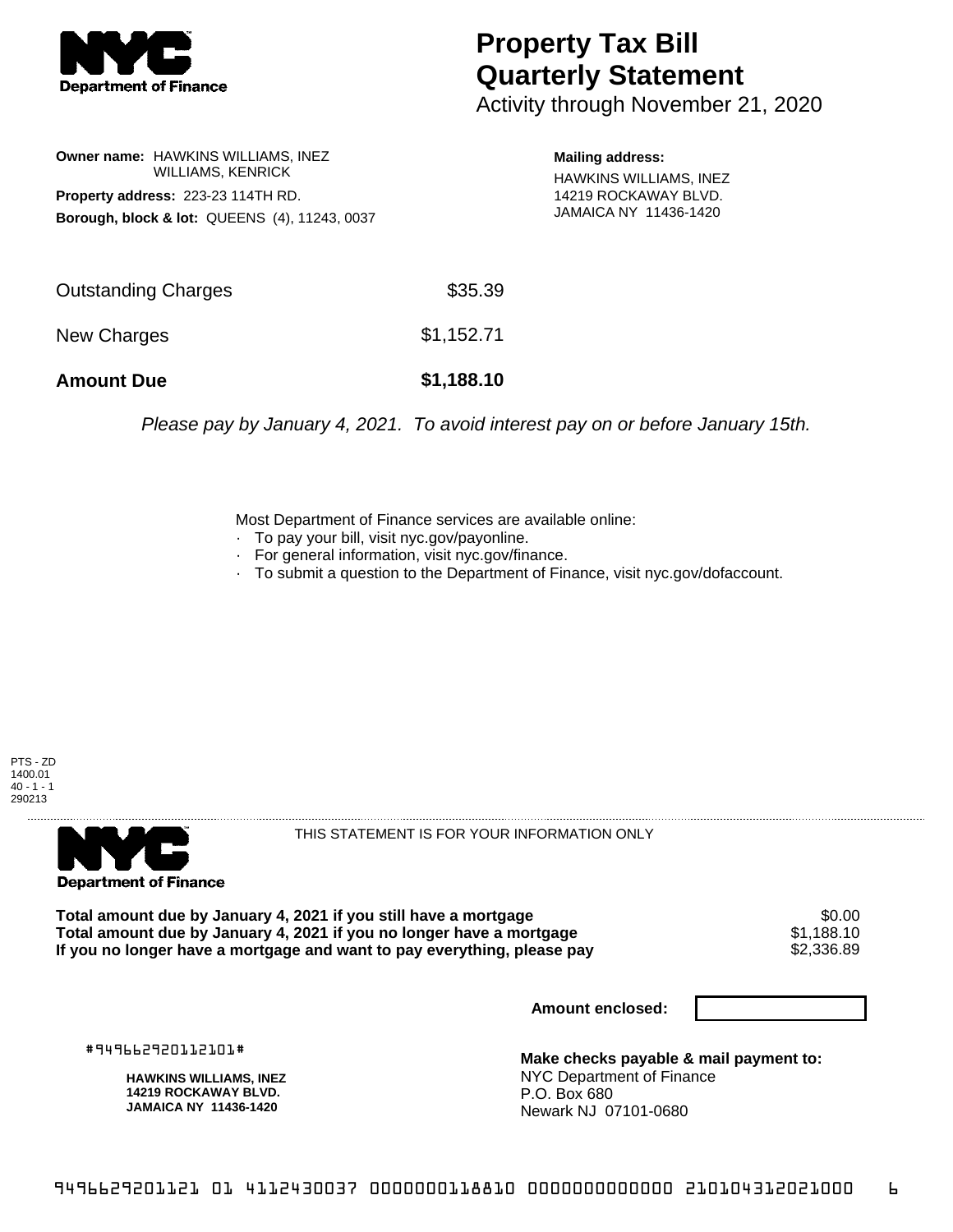

| <b>Billing Summary</b>                                                     | <b>Activity Date Due Date</b> |                     | Amount       |
|----------------------------------------------------------------------------|-------------------------------|---------------------|--------------|
| Outstanding charges including interest and payments                        |                               |                     | \$35.39      |
| Finance-Property Tax                                                       |                               | 01/01/2021          | \$1,166.15   |
| Adopted Tax Rate                                                           |                               |                     | $$-13.44$    |
| <b>Total amount due</b>                                                    |                               |                     | \$1,188.10   |
| <b>Tax Year Charges Remaining</b>                                          | <b>Activity Date</b>          | <b>Due Date</b>     | Amount       |
| Finance-Property Tax                                                       |                               | 04/01/2021          | \$1,166.15   |
| Adopted Tax Rate                                                           |                               |                     | $$-13.44$    |
| Total tax year charges remaining                                           |                               |                     | \$1,152.71   |
| If you pay everything you owe by January 4, 2021, you would save:          |                               |                     | \$3.92       |
| How We Calculated Your Property Tax For July 1, 2020 Through June 30, 2021 |                               |                     |              |
|                                                                            |                               | Overall             |              |
| Tax class 1 - Small Home, Less Than 4 Families                             |                               | <b>Tax Rate</b>     |              |
| Original tax rate billed                                                   |                               | 21.1670%            |              |
| New Tax rate                                                               |                               | 21.0450%            |              |
| <b>Estimated Market Value \$469,000</b>                                    |                               |                     |              |
|                                                                            |                               |                     | <b>Taxes</b> |
| <b>Billable Assessed Value</b>                                             |                               | \$22,037            |              |
| <b>Taxable Value</b>                                                       |                               | \$22,037 x 21.0450% |              |
| <b>Tax Before Abatements and STAR</b>                                      |                               | \$4,637.72          | \$4,637.72   |
| Annual property tax                                                        |                               |                     | \$4,637.72   |
| Original property tax billed in June 2020                                  |                               |                     | \$4,664.60   |
| <b>Change In Property Tax Bill Based On New Tax Rate</b>                   |                               |                     | $$ -26.88$   |

Please call 311 to speak to a representative to make a property tax payment by telephone.

For information about the interest rate charged on late payments, visit nyc.gov/taxbill.

## **Home banking payment instructions:**

- 1. **Log** into your bank or online bill pay website.
- 2. **Add** the new payee: NYC DOF Property Tax. Enter your account number, which is your boro, block and lot, as it appears here: 4-11243-0037 . You may also need to enter the address for the Department of Finance. The address is P.O. Box 680, Newark NJ 07101-0680.
- 3. **Schedule** your online payment using your checking or savings account.

## **Did Your Mailing Address Change?**

If so, please visit us at **nyc.gov/changemailingaddress** or call **311.**

When you provide a check as payment, you authorize us either to use information from your check to make a one-time electronic fund transfer from your account or to process the payment as a check transaction.